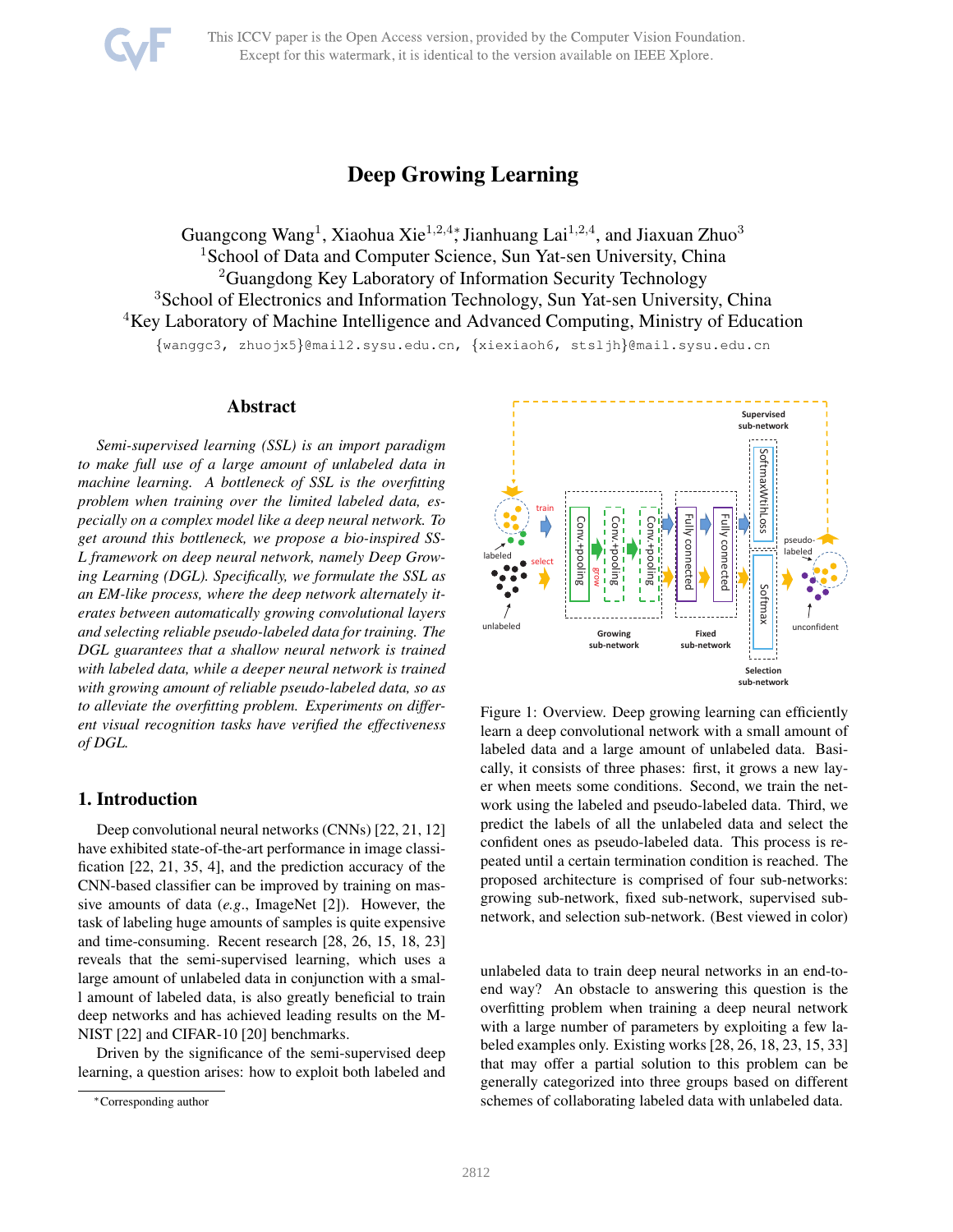In the first group, the semi-supervised learning is achieved by combining two phases: unsupervised pretraining and fine-tuning. The weights of all layers are firstly initialized by a layer-wise unsupervised training and then trained globally with a few labeled examples using the standard stochastic gradient-based optimization algorithm in a supervised fashion [13, 6, 18]. However, one would argue that training on labeled and unlabeled data separately should be inferior to a joint approach that trains on labeled and unlabeled data simultaneously because all the learning from the first stage may be "forgotten" in the second stage, and thus can not make full use of the unlabeled data.

In the second group, both supervised learning and unsupervised learning are integrated into a unified framework to jointly train on both labeled and unlabeled data. For example, [15, 33, 32, 25] introduced a semi-supervised regularizer into deep architectures, where labeled data (unlabeled data) is used as a regularizer and incorporated into a unsupervised (supervised) objective function to learn a metric embedding or probability distributions. Unfortunately, a new degradation problem has been exposed: these embeddings or probability distributions have not yet been learned at the beginning of the training, leading to an error catastrophe of the clustering. Different from using a semi-supervised regularizer, the literatures [36, 28, 26] are presented to integrate unsupervised and supervised learning into a unified network by employing the former one for low-lever image reconstruction while the latter one for high-level image classification.

In the third group, labeled and unlabeled data are exploited alternately. This kind of methods often resorts to a heuristic self-training scheme for training deep neural networks, where a classifier is firstly trained using only the labeled data and then applied to the unlabeled data to generate more pseudo-labeled examples for supervised learning; this process is repeated until a certain termination condition is reached [23]. The drawback of this method is the intractable problem of overfitting where the method uses a few labeled examples to train a deep neural network at the beginning.

Along with the line of third-group method, we propose a novel *growing learning framework*. Instead of training a fixed deep neural network all the time, we introduce a growing network initialized with a very shallow neural network to avoid overfitting. Basically, our training scheme consists of three phases: growing network, training network, and selecting pseudo-labeled examples. First, the network automatically grows a new layer if meets some conditions. Second, labeled and pseudo-labeled examples (if any) are used to train the network. Third, the trained model is used to predict the labels of all the unlabeled data and to select the confident ones as pseudo-labeled data. This process is repeated until reaching the termination condition. Fig. 1 illustrates the framework of our method.

Growing learning can be implicitly explained as an EM-like algorithm, which alternates between automatically growing convolutional layers and selecting reliable pseudolabeled data. Specifically, the better (deeper) network we train, the more pseudo-labeled examples we get, and the growth of the pseudo-labeled examples in turn helps to train the deeper network. Growing learning can be also thought of as analogous to a human learning process which does not happen all at once, but builds upon and is shaped by previous knowledge. With the accumulation of experience (data), human beings can boost themselves up by gradually changing the structure and function of neurons [19, 11] (called neuroplasticity) and thus can learn a highly complex task.

Deep growing learning can be realized by automatically adding new layers on the network if meets some conditions. The entire network can still be trained end-to-end by SGD with backpropagation, and can be easily implemented using common libraries (*e.g*., Caffe [17]).

In summary, this paper makes three main contributions.

- First, like the human learning process, we propose a novel deep growing learning method, where with the accumulation of data (experience) increasing, the ability of the classifier is improved by dynamically growing new layers.
- Second, the deep growing learning can be regarded as an EM-like process, where the deep network alternately iterates between growing convolutional layers and selecting reliable pseudo-labeled data, and thus provides a new paradigm well for semi-supervised deep learning by automatically fitting growing amount of reliable pseudo-labeled data.
- Third, extensive experiments show that the proposed method is effective in visual recognition tasks on both MNIST and CIFAR-10 datasets.

The rest of the paper is organized as follows. Section 2 reviews the related work. Section 3 introduces our deep growing learning model. The experimental comparisons, ablation studies, and analyses are presented in Section 4. Section 5 concludes the paper.

# 2. Related Work

Semi-supervised deep neural networks. Many researches have shown the use of semi-supervised deep models to learn accurate classifiers. Most of existing approaches [13, 6] provide an effective method for semi-supervised learning by using unsupervised pre-training and fine-tuning separately. Recently, Kingma [18] *et al*. extended the semi-supervised learning problem as a specialised missing data imputation task which firstly learns a new latent representation using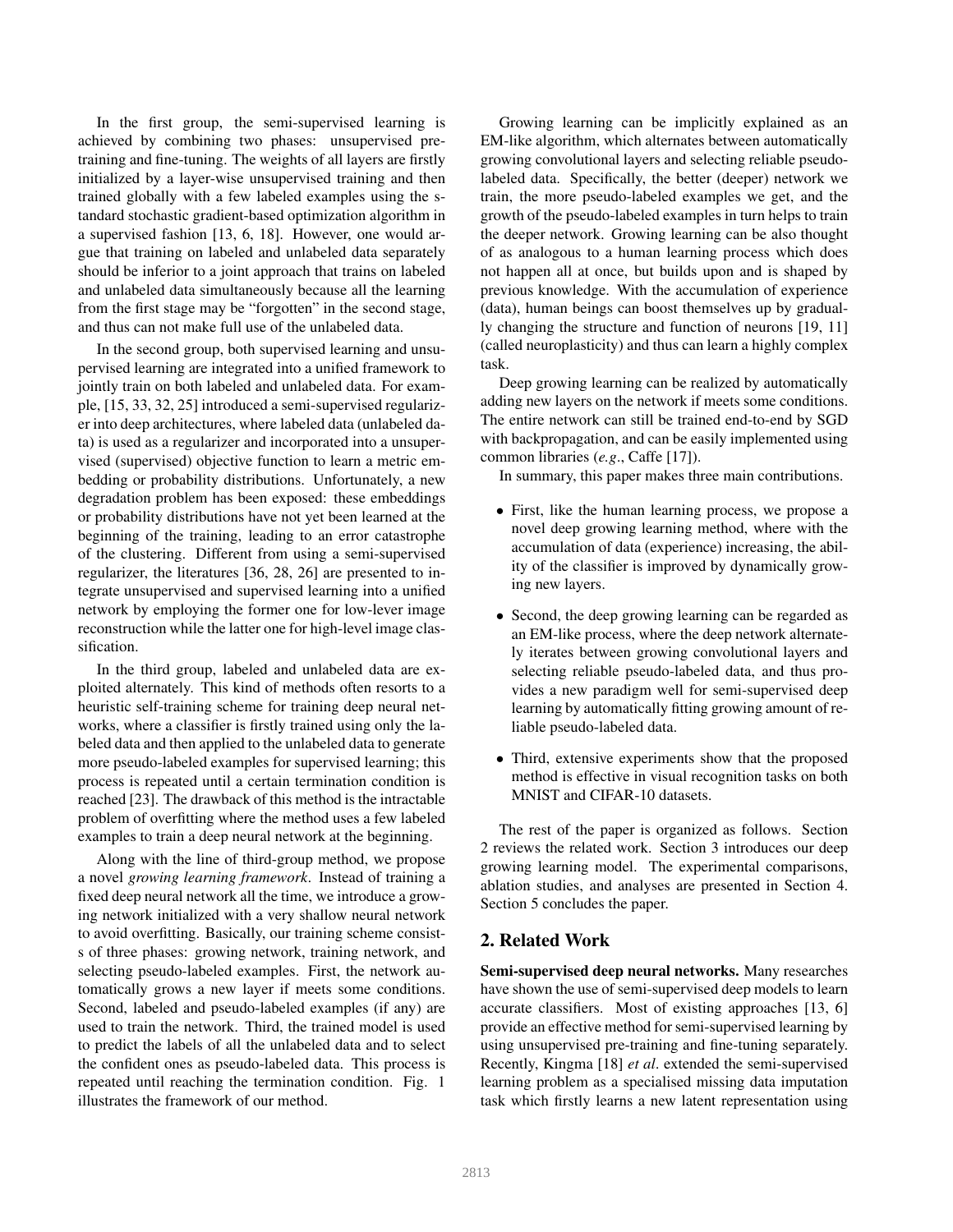a generative model and subsequently trains with a latent label variable. However, the disjoint training scheme of collaborating labeled data with unlabeled data may lead to sub-optimal solutions.

Instead of training on labeled and unlabeled data separately, some semi-supervised deep models [10, 15, 33] aim to train an accurate classifier using labeled and unlabeled data simultaneously. For example, Grandvalet and Bengio [10] introduced minimum entropy to regularize generative models, and the weighting of unlabeled data provides robustness to the violation of the cluster assumption. In [15, 33], the labeled examples are used as targets to learn a metric embedding using labeled data and then each unlabeled data is assigned to a distinct cluster based on embedded distance. The above methods share a common criterion of examples being more related to nearby examples than to examples farther away. Furthermore, some approaches [32, 25, 3] extended Generative Adversarial Networks (GANs) [9] to semi-supervised learning. Springenberg [32] used an objective function that trades off mutual information between observed examples and their predicted categorical class distribution, against robustness of the classifier to an adversarial generative model. Odena [25] extended GANs to the semi-supervised context by forcing the discriminator network to output class labels while Denton *et al*. [3] introduced a simple semi-supervised learning approach to generate whole images based on in-painting using an adversarial loss. Different from using a semi-supervised regularizer, the Ladder network [28, 26] is extended to simultaneously minimize the sum of supervised and unsupervised cost functions by backpropagation in a unified network. Besides, the method of [36] integrates discriminative and generative pathways and provides a unified approach to supervised, semi-supervised and unsupervised learning without relying on sampling during training.

Among the works that share similar idea to ours, a selftraining scheme [23] is exploited to train a semi-supervised deep model. The main idea is to pick up the class which has the maximum predicted probability as the pseudo-label of unlabeled data every weights update to boost up the performance in a supervised fashion, alternately exploiting labeled and unlabeled data. Our approach differs from this method, as the proposed model can fit the increasing data by dynamically adding parameters.

Layer-wise training. To address the difficulty of training deep multi-layer neural networks, an approach [7] based on constructively adding layers in a supervised fashion has been explored with some success. Hinton *et al*. [13] proposed a greedy algorithm that can learn deep and directed belief networks one layer at a time to initialize a learning procedure. This algorithm was further studied by [1]. In [1], they confirmed the hypothesis that the greedy layer-wise unsupervised training strategy mostly helps the optimization, by initializing weights in a region near a good local minimum, giving rise to internal distributed representations that are high-level abstractions of the input, bringing better generalization.

Inspired by the greedy layer-wise unsupervised training, one would think if the layer-wise training scheme is beneficial to the training of convolutional neural networks. This topic was investigated partly in [30] and the result shows that the greedy layer-wise training strategy can be advantageous for training deep convolutional neural networks with small size datasets, yielding cleaner and more interpretable visual features, as well as improved accuracy. To train a very deep convolutional networks for large-scale image recognition, the approach [14] begins with training a shallow network, and then trains a deeper network initialized by the shallow one. These methods suggest that layer-wise training can simplify the optimization. Different from these methods, our DGL model aims to fit the increasing data by automatically growing layers.

## 3. Deep Growing Learning

Deep growing learning aims to learn an accurate classifier with a small amount of labeled data and a large amount of unlabeled data. With limited labeled data, it is difficult for deep neural networks to deal with overfitting due to a large number of parameters to be trained. To prevent deep networks from overfitting, we firstly train a shallow network with labeled data and subsequently feed the unlabeled data to pick up the confident ones as pseudo-labeled data, which is further used to train a deeper network.

### 3.1. Self-training

Self-training [34, 37], also known as self-teaching or bootstrapping, is one of techniques using both labeled and unlabeled data to improve learning. Given a set of labeled data  $L$  and unlabeled data  $U$ , self-training proceeds as follows: train a classifier C using L, and classify U with  $C$ ; select a pseudo-labeled subset  $\overline{U}'$   $(U' \subset U)$  for which C has the highest confidence scores; add  $U'$  to  $\overline{L}$  and remove  $U'$ from U. Repeat the process until the algorithm converges. Note that, C can be any classifier, *e.g*., SVM, random forest, boosting tree, and neural networks.

Self-training is based on an assumption that examples from the same class follow a coherent distribution. It can produce outstanding results because unlabeled examples provide a wealth of information to describe the details of the data structure and give a better sense of the class separation boundary. The drawback of the self-training is that misclassified instances could occur and reinforce itself.

One of the interesting things about self-training is that it can generate more and more pseudo-labeled data with the increase of the iterations. On the one hand, if one designs a classifier with an appropriate number of parameters to fit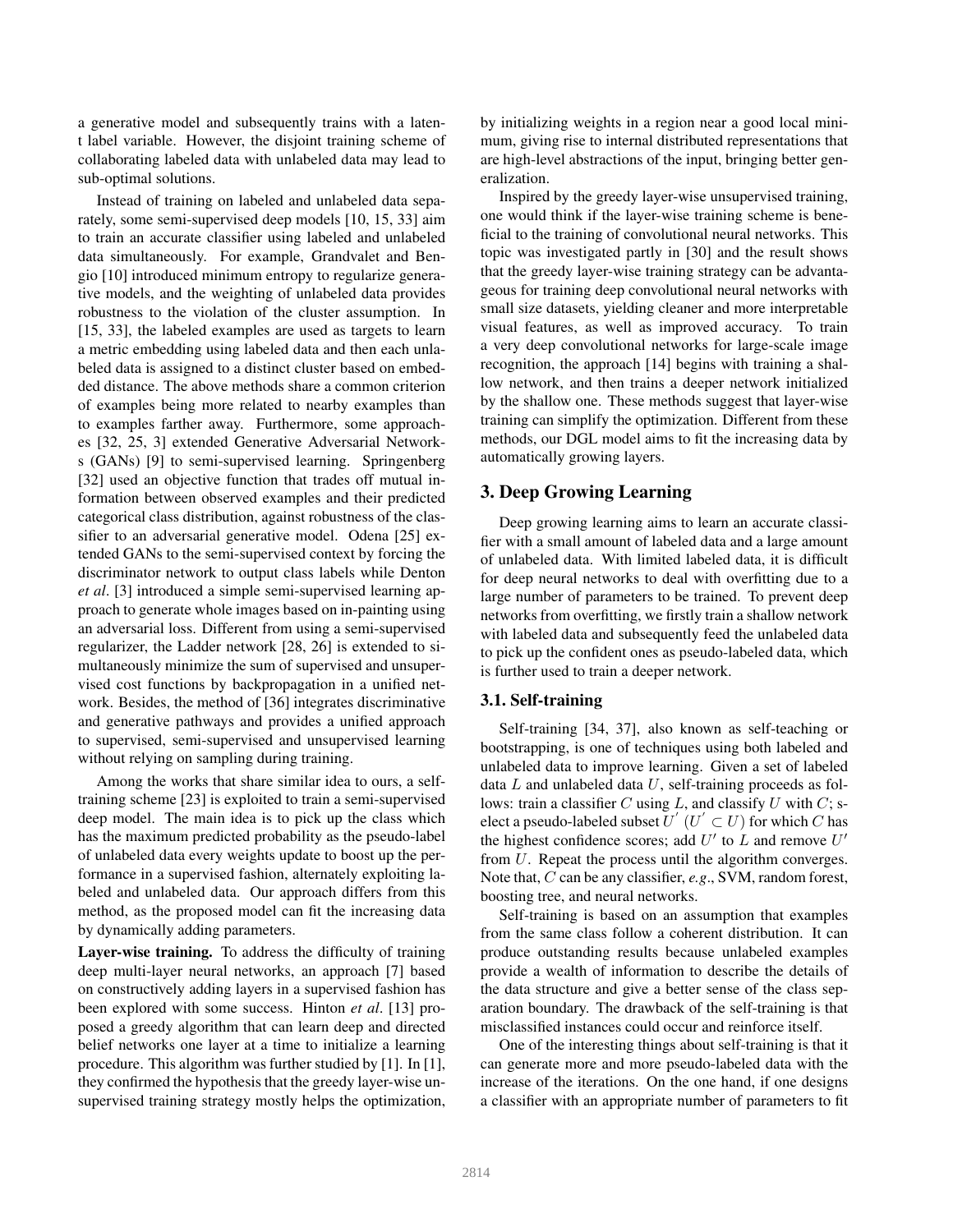the labeled data at the begin of self-training, the classifier may not have the capability to fit the increasing pseudolabeled data. On the other hand, if one designs a classifier initialized with a large number of parameters, the overfitting problem could occur due to the limited labeled data. To remedy these problems, we propose a deep growing learning framework to fit the increasing pseudo-labeled data by dynamically adding parameters to the classifier.

#### 3.2. Deep Growing Learning Framework

The proposed deep growing learning framework trains a shallow network and selects the confident prediction examples as the next iteration of the loop to train a deeper network. During the training, the pseudo-labeled data set is reevaluated each K iterations. Specifically, our architecture is comprised of four sub-networks: growing sub-network, fixed sub-network, supervised sub-network, and selection sub-network (Fig. 1).

Growing sub-network. The growing sub-network consists of a cascade of "building blocks". Here, each building block may contain convolutional filtering, pooling, nonlinear activation, and batch normalization. As a start, the growing sub-network contains only one building block. This sub-network serves as a seed that can automatically grows a new building block when the network can not fit the labeled data and the increasing pseudo-labeled data. We copy the parameters of the previous growing sub-network to the new one and then fine-tune the network globally. The sub-network continues growing up before it goes into overfitting.

Fixed sub-network. The growing sub-network is followed by two fully connected layers, which are used to reduce the dimensionality and compute feature transformation. In practice, we add some other layers after each fully connected layer, *e.g*., dropout and nonlinear activation.

Supervised sub-network. The supervised sub-network ("SoftmaxWithloss" layer) computes the multinomial logistic loss for a one-of-many classification task, passing realvalued prediction through a softmax to get a probability distribution over classes. This sub-network actually encodes the convolutional features into a one-hot vector using the stochastic gradient descent algorithm.

Selection sub-network. After renewing the network structure and updating the parameters by K-iteration training, all unlabeled examples are fed into this sub-network ("Softmax" layer) to predict their labels. Because of the limited classifying ability of the shallow classifier  $C$ , some prediction results are unreliable. To get confident predictions, the selection sub-network aims to compute the probability distribution over  $N$  classes and find out the maximal value by

$$
l = \arg\max_{i} p(y = i|x, C), 0 \le i \le N - 1,
$$
 (1)

where  $p(y = i|x, C)$  is the probability of the class label i given a point x and a classifier C. If the value  $p(y = l|x, C)$ is greater than a threshold value  $\alpha$ , then we regard  $(x, l)$  as a pseudo-labeled example. In this way, we can get a set of pseudo-labeled examples, which is subsequently used to update the pseudo-labeled data set  $U'$ .

In our framework, growing learning can be implicitly explained as an EM-like algorithm, which alternates between automatically growing network and selecting reliable pseudo-labeled data. With the increasing pseudo-labeled data, we can train a deeper network, and we in turn select more pseudo-labeled data counting on the improved performance of the growing model. Errors of pseudo-labeled examples could occur but could be corrected due to reevaluation of unlabeled data every  $K$  iterations. From the general trend, the network gradually boosts itself up by alternately iterating until the convergence.

#### 3.3. Deep Growing Learing Algorithm Principle

As informally described in Section 3.2, the DGL algorithm makes use of three straightforward and intuitive assumptions: (i) The more pseudo-labeled data we have, the more accurate classifier we train; (ii) The more accurate classifier we have, the more pseudo-labeled data we select; (iii) Using enough data with noise, deeper networks outperform shallower ones. Actually, Assumption (i) and (ii) have been proved by the self-training theory [34, 37]. Many deep models [14, 12] also present an detailed interpretation of Assumption (iii).

We first consider a one-layer classifier  $C_{net_1}^L$ , which is trained over the limited labeled data set L. According to Eq. 1, we select a set of pseudo-labeled data  $U'$  from a set of unlabeled data  $U$  by

$$
U^{'} = \{x|p(y=l|x, C_{net_1}^L) > \alpha, x \in U\}
$$
 (2)

where  $p(y = l|x, C_{net_1}^L)$  represents the probability of the candidate pseudo-label given a point  $x$  and a one-layer classifier  $C_{net_1}^L$ . Using the set  $L \bigcup U'$ , we then train a more accurate classifier  $C_{net_1}^{L \cup U'}$  $\begin{bmatrix} L & L & L \\ n & L & L \end{bmatrix}$  based on Assumption (i). We re-select a new set of pseudo-labeled data  $U''$  by

$$
U'' = \{x|p(y=l|x, C_{net_1}^{L}U') > \alpha, x \in U\}
$$
 (3)

Because the classifier  $C_{net_1}^{L \bigcup U'}$  $\begin{bmatrix} L & L & L \\ n & e & i \end{bmatrix}$  is better than  $C_{net_1}^L$ , we have  $|U''| > |U'|$  based on Assumption (ii), where  $|\cdot|$  represents the size of a set. We thus have

$$
U''' = \{x|p(y=l|x, C_{net_1}^{L}U^{U''}) > \alpha, x \in U\}
$$
 (4)

In this way, we repeat this process until the performance of this classifier does not improve. At this time, we obtain the set of pseudo-labeled  $U^o$  and the one-layer classifi-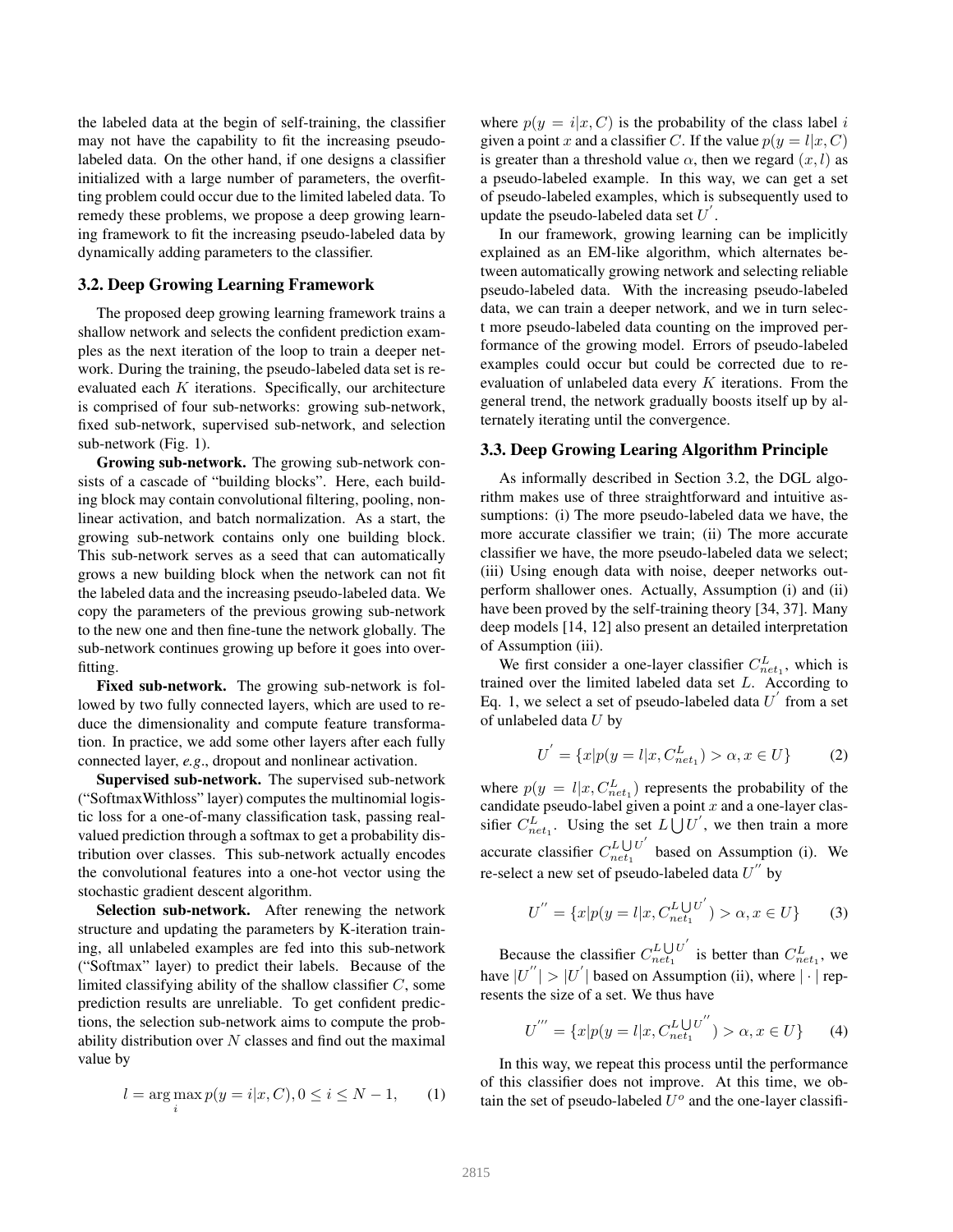er  $C_{net_1}^{L \bigcup U^o}$  $L^L \cup U^{\circ}$ . Using the data set  $L \cup U^{\circ}$ , the classifier automatically grows a new layer, denoted by  $C_{net_2}^{L \bigcup U^{\circ}}$  $\frac{1}{net_2}^{\omega}$ , which is better than  $C_{net_1}^{L}U^{U^o}$  $\frac{n}{net_1}$  based on Assumption (iii). The training process then enters a loop according to Eq. 2, 3, 4. In this way, the DGL model boosts itself up to automatically fit the increasing data. During training, the test error of the validation set firstly goes down and then goes up like a bowl-shaped curve, corresponding to under-fitting and overfitting, respectively. It is easy to find optimal point according to each recorded evaluation error. When the error starts to go up, we stop the growth of DGL. The details of our model are shown in Algorithm 1.

|                                                                               | Algorithm 1: Deep growing learning algorithm    |  |  |
|-------------------------------------------------------------------------------|-------------------------------------------------|--|--|
| <b>Input:</b> labeled data set $L$ and unlabeled data set $U$                 |                                                 |  |  |
| <b>Output:</b> The network parameters $Neto$                                  |                                                 |  |  |
| 1 Initialize a shallow net $Net_1$ ;                                          |                                                 |  |  |
| 2 Initialize a pseudo-labeled data set $U'$ with $L$ ;                        |                                                 |  |  |
|                                                                               | $3\ i\leftarrow 1$ :                            |  |  |
|                                                                               | 4 while $Net_i$ does not go into overfitting do |  |  |
| 5                                                                             | while $Net_i$ does not go into underfitting do  |  |  |
| 6                                                                             | for $j = 1 : K$ do                              |  |  |
| 7                                                                             | $m/2$ random samples from L;                    |  |  |
| 8                                                                             | $m/2$ random samples from $U'$ ;                |  |  |
| $\boldsymbol{9}$                                                              | Feed $m$ samples into the network;              |  |  |
| 10                                                                            | Update parameters;                              |  |  |
| 11                                                                            | end                                             |  |  |
| 12                                                                            | Select pseudo-labeled examples $U''$            |  |  |
|                                                                               | according to Eq. 1;                             |  |  |
| 13                                                                            | Update $U' \leftarrow U''$ ;                    |  |  |
| 14                                                                            | end                                             |  |  |
| 15                                                                            | Grow a new layer;                               |  |  |
| 16                                                                            | Copy parameters $Net_i$ to $Net_{i+1}$ ;        |  |  |
| 17                                                                            | Fine-tune $Net_{i+1}$ globally;                 |  |  |
| 18                                                                            | $i \leftarrow i + 1;$                           |  |  |
| 19 end                                                                        |                                                 |  |  |
| 20 $Net_o \leftarrow Net_{i-1}$ ;//Net <sub>i</sub> has went into overfitting |                                                 |  |  |
|                                                                               |                                                 |  |  |

# 4. Experiments

In this section, we apply our growing learning method to two benchmark datasets for evaluation, *i.e.*, MNIST and CIFAR-10, with regard to digital recognition and image classification, respectively. In both datasets, we compare the state-of-the-art methods with our model, showing the effectiveness of growing learning. We also present ablation studies to reveal the benefits of each main component of our method, *i.e.*, the growing sub-network and the selection sub-network. Besides, we study the influence of the number of labeled examples and the effect of threshold  $\alpha$ 

value. Finally, we further investigate how growing learning addresses the overfitting problem.

Experimental setting. In our framework, we use minibatch learning in our experiments to reduce the memory requirements. In both datasets, we randomly select a batch of samples from the original training set, where half of samples are from labeled data and the other are from pseudolabeled data. The initial parameters of the convolutional and full layers are set by two zero-mean Gaussian distributions, whose standard deviations are 0.01 and 0.1, respectively. We use a momentum of 0.95 and adopt batch normalization (BN) right after each convolution and before activation. We train a shallow convolutional network from scratch and do not need any pre-training on extra datasets. We use SGD with a mini-batch size of 100. The learning rate starts from 0.001 and is divided by 10 each 200,000 iterations. The other specific settings for different datasets are included in the following sub-sections.

In practice, we empirically predefine an ultimate deep network architecture and building blocks for a specific recognition task. After initialization, the shallow network grows to the ultimate deep network by adding building blocks one after one. In this paper, we predefine two deep networks for MNIST and CIFAR-10, respectively. The details of the networks are shown in Table 1. The building block of the neural network designed on CIFAR-10 consists of two convolutional layers because CIFAR-10 is more challenging than MNIST.

### 4.1. Evaluations on the MNIST Dataset

The MNIST database of handwritten digits [22] consists of handwritten digit images,  $28 \times 28$  in size, organized into 10 classes (0 to 9) with 60,000 training and 10,000 test samples. The 60,000 labeled examples are randomly split into a 10,000-sample validation set and 50,000 samples as the training set without overlap.

Following precious works [28], we randomly choose 100 labeled data from the training set as labeled set. The number of examples for different classes is balanced (10 for each class). The validation set is used for evaluating the model structure and hyperparameters. All the samples except labeled set are used to predict and select pseudo-labeled data, which does not utilize the actual labels. We repeat each training 10 times, varying the random seed that is used for the splits. For the growing neural network, we use a 2-layer convolutional network, where each layer is followed by a ReLU non-linear layer and a Max Pooling layer. The network grows up layer after layer during training. The details of the network are described in Table 1. In our experiment, all the images are cropped to the size of  $24 \times 24$  at the center with a small random perturbation. We set the threshold value  $\alpha = 0.99$ .

We compare our approach with a broad range of exist-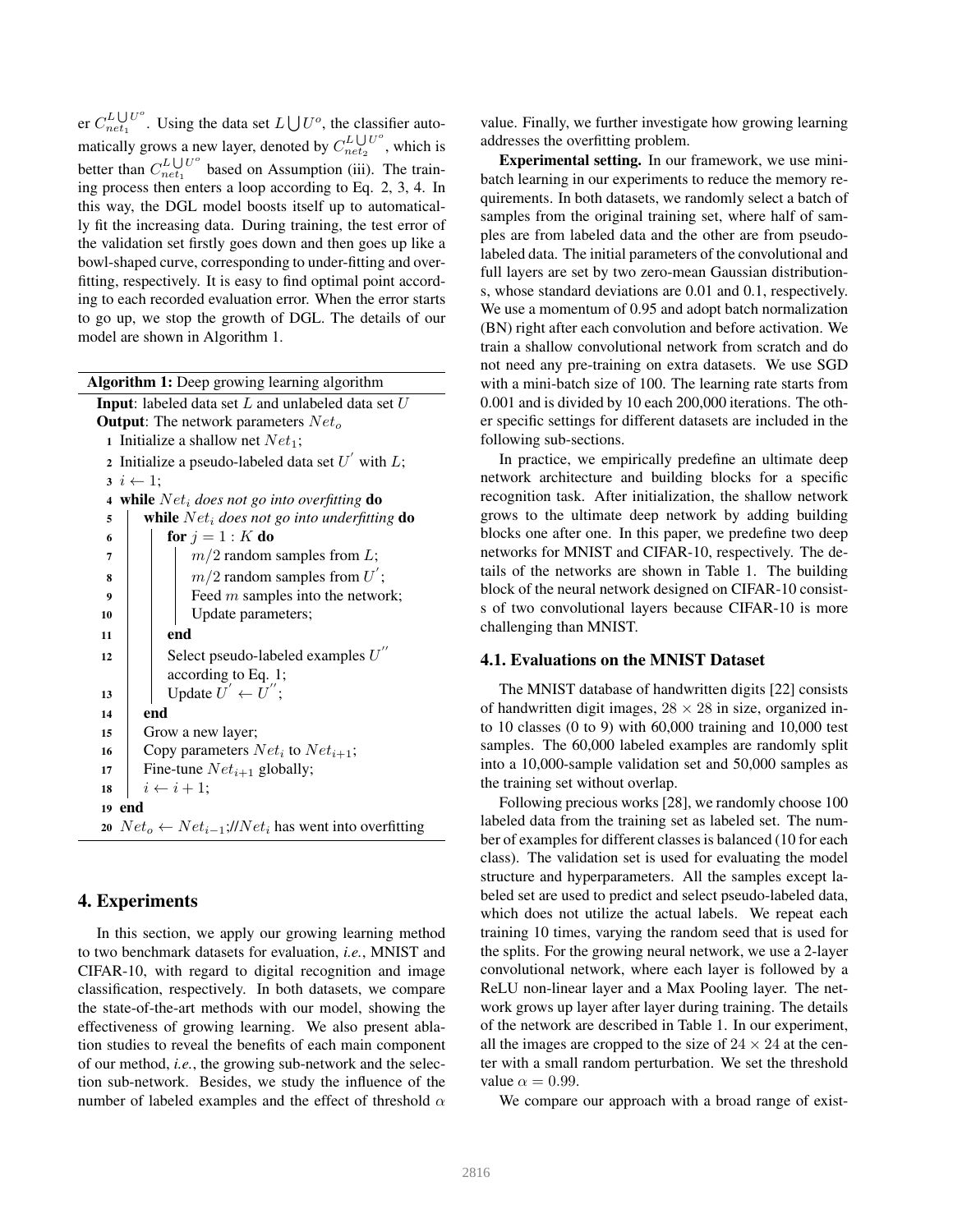| MNIST                                                | $CIFAR-10$                                               |
|------------------------------------------------------|----------------------------------------------------------|
| Input: $24 \times 24$ monochrome                     | $24 \times 24$ RGB                                       |
|                                                      | Conv-ReLU-BN $(32, 3 \times 3, 1 \times 1, 1 \times 1)$  |
|                                                      | Conv-ReLU-BN $(32, 3 \times 3, 1 \times 1, 1 \times 1)$  |
| Conv-ReLU $(16, 5 \times 5, 1 \times 1, 1 \times 1)$ | Max-Pooling $(2 \times 2, 2 \times 2, 0 \times 0)$       |
| Max-Pooling $(2 \times 2, 2 \times 2, 0 \times 0)$   | Conv-ReLU-BN $(64, 3 \times 3, 1 \times 1, 1 \times 1)$  |
|                                                      | Conv-ReLU-BN $(64, 3 \times 3, 1 \times 1, 1 \times 1)$  |
|                                                      | Max-Pooling $(2 \times 2, 2 \times 2, 0 \times 0)$       |
|                                                      | Conv-ReLU-BN $(128, 3 \times 3, 1 \times 1, 1 \times 1)$ |
|                                                      | Conv-ReLU-BN $(128, 3 \times 3, 1 \times 1, 1 \times 1)$ |
| Conv-ReLU $(16, 5 \times 5, 1 \times 1, 1 \times 1)$ | Max-Pooling $(2 \times 2, 2 \times 2, 0 \times 0)$       |
| Max-Pooling $(2 \times 2, 2 \times 2, 0 \times 0)$   | Conv-ReLU-BN $(128, 2 \times 2, 1 \times 1, 1 \times 1)$ |
|                                                      | Conv-ReLU-BN $(128, 2 \times 2, 1 \times 1, 1 \times 1)$ |
|                                                      | Max-Pooling $(2 \times 2, 1 \times 1, 0 \times 0)$       |
| FC-ReLU-Dropout (1024)                               | FC-ReLU-Dropout (64)                                     |
| FC<br>10                                             | FC.<br>(10)                                              |

Table 1: The employed network architectures for MNIST and CIFAR-10, respectively. The convolutional layers, pooling layers and fully connected layers are denoted by (*featuremaps, kernel, stride, pad*), (*kernel, stride, pad*), and (*channel*), respectively.

ing methods, as shown in Table 2. In particular, the competing methods can be grouped into two categories. The first group includes the methods using handcrafted features, such as Support Vector Machines on the labeled set (SVM) [29], transductive SVM (TSVM) [29], and AtlasRBF [27]. The experimental results on MNIST clearly demonstrate the effectiveness of our model against the other classifiers without counting on deep feature learning, even though our deep model only exploits limited labeled data.

The second group of comparing methods includes thirteen representative semi-supervised deep learning models: Neural Networks (NN) [29], Neural Networks with Embedding regularizer (EmbedNN) [33], Convolutional Neural Network (CNN) [29], Convolutional Neural Network for Embedding (EmbedCNN) [33], Contractive Auto-Encoders (CAE) [29], Manifold Tangent Classifier (MTC) [29], Pseudo-Label (+PL) [23], Pseudo-Label using unsupervised pretraining with DAE (+PL+DAE) [23], SWWAE [36], Deep Generative Networks (DGN) [18], Virtual Adversarial [24], Ladder network [28], and CatGAN [32]. It is encouraging to see that our approach significantly outperforms the competing methods. Among the comparing deep learning models, NN and CNN easily go into overfitting and yield steadily worse test error using the labeled set for training only. EmbedNN, EmbedCNN, and CatGAN improve the accuracy due to the semi-supervised regularization, but not as much. This is because the semi-supervised embeddings have not yet been learned at the beginning of the training, and are thus inefficient for the unlabeled examples to be clustered, leading to an error accumulation problem. DGN fails to provide a unified mechanism to unsupervised and supervised learning, which may degrade the performance. Our DGL model also outperforms SWWAE and Ladder networks, which integrate discriminative and generative pathways to provide a unified approach for unsupervised and supervised learning. The main reason may be the simple integration of two different learning tasks (*i.e.*, the former one for image reconstructions while the latter one for high-level classification). Besides, it is difficult for +PL and +PL+DAE to address the overfitting problem because of the fixed-depth networks.

### 4.2. Evaluations on the CIFAR-10 Dataset

CIFAR-10 consists of 60,000 color images in 10 classes, with 6,000 images per class. There are 50,000 training images and 10,000 test images. The 50,000 labeled examples are randomly split into a 10,000-sample validation set and 40,000 samples as the training set without overlap. The classes include airplanes, automobiles, birds, cats, deer, dogs, frogs, horses, ships, and trucks.

For CIFAR-10, we randomly choose 4,000 labeled data from the training set as the labeled set (400 for each class). The validation set is used for evaluating the model structure and hyperparameters. All the samples except the selected labeled set are used to be predict and select pseudo-labeled data. For the growing neural network, we use a convolutional network with 4 building blocks, each of which consists of two convolutional layers. The network grows block after block during training. The details of the network are described in Table 1. All the images are also cropped to the size of  $24 \times 24$  at the center with a small random perturbation. We set the threshold value  $\alpha = 0.98$ . The other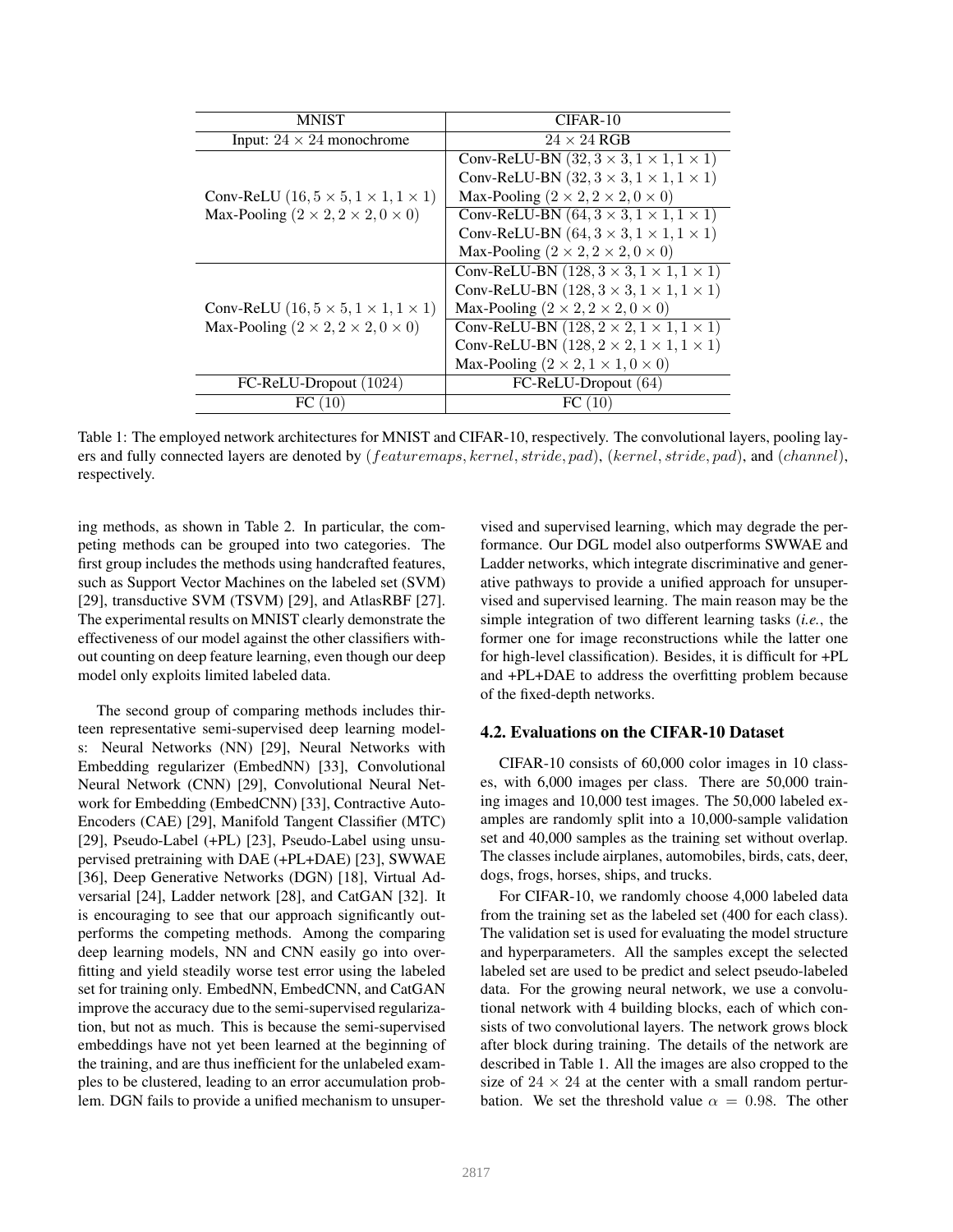| Model                    | Test error $\%$  |
|--------------------------|------------------|
| <b>SVM [29]</b>          | 23.44            |
| TSVM [29]                | 16.81            |
| AtlasRBF [27]            | $8.10(\pm 0.95)$ |
| NN [29]                  | 25.81            |
| <b>CNN</b> [29]          | 22.98            |
| EmbedNN [33]             | 16.86            |
| EmbedCNN [33]            | 7.75             |
| <b>CAE</b> [29]          | 13.47            |
| <b>MTC</b> [29]          | 12.03            |
| $+PL$ [23]               | 16.15            |
| +PL+DAE [23]             | 10.49            |
| SWWAE [36]               | 9.17             |
| <b>DGN</b> [18]          | $3.33(\pm 0.14)$ |
| Virtual Adversarial [24] | 2.12             |
| Ladder network [28]      | $0.89(\pm 0.50)$ |
| CatGAN <sup>[32]</sup>   | $1.39(\pm 0.28)$ |
| DGL(Ours)                | $0.76(\pm 0.37)$ |

Table 2: Comparison results on MNIST using 100 labeled examples.

| Model                            | Test error $\%$   |
|----------------------------------|-------------------|
| Spike-and-Slab Sparse Coding [8] | 31.9              |
| View-Invariant k-means [16]      | $27.4(\pm 0.7)$   |
| Exemplar-CNN [5]                 | $23.4(\pm 0.2)$   |
| Ladder network [28]              | $20.04(\pm 0.47)$ |
| CatGan $[32]$                    | $19.58(\pm 0.58)$ |
| ImprovedGan [31]                 | $18.63(\pm 2.32)$ |
| DGL(Ours)                        | $17.56(\pm 0.31)$ |

Table 3: Comparison results on CIFAR-10 using 4,000 labeled examples.

settings are the same as that of MNIST.

We also conduct two kinds of comparison experiments, as shown in Table 3. First, we compare our DGL method with the handcraft feature methods, *e.g*., Spike-and-Slab Sparse Coding [8] and View-Invariant k-means [16]. Then, we compare our DGL method with some other semisupervised deep methods, *e.g*., Exemplar-CNN [5], Ladder network [28], CatGan [32], and ImprovedGan [31]. We can see that the proposed method outperforms all the previously reported results.

#### 4.3. Ablation Studies and Further Analysis

In this section, we conduct several experiments to validate the effects of different modules in our framework, which are evaluated on CIFAR-10.

Effect of growing learning. To show the benefit of our deep growing learning, we set a baseline model by remov-

| Model     | 4000  | 10000 | 20000 | 40000 |
|-----------|-------|-------|-------|-------|
| baseline  | 35.38 | 24.05 | 16.70 | 12.39 |
| DGL(Ours) | 17.56 | 12.77 | 10.41 | 8.07  |

Table 4: Comparison between DGL and a baseline on CIFAR-10 using 4,000, 10,000, 20,000, and 40,000 labeled examples, respectively.

ing the selection sub-network and replacing the growing sub-network with a fixed four-block network sub-network. The dataset varies the size of the labeled data from 4,000 to 40,000. We ensure that all classes are balanced when doing this, *i.e.*, each class has the same number of labeled examples. Note that, only the labeled examples are exploited in the baseline experiment. Our DGL model uses the same network as the predefined network and grows building blocks one after one. As can be observed in Table 4, our DGL model improves the performance from 35.38% to 17.56%, 24.05% to 12.77%, 16.70% to 10.41%, and 12.39% to 8.07%. And the superiority of our approach against them should be attributed to the deployment of both unlabeled data and the effective growing learning method for semi-supervised learning.

Effect of growing sub-network. To show the benefit of the growing sub-network, we conduct an ablation study by isolating this sub-network, *i.e.*, replacing the growing subnetwork by four fixed-depth networks, respectively. In this setting, we still use self-training scheme to train these models for fair comparisons. That is, we select the pseudolabeled data each  $K$  iterations. Specifically, we design four fixed-depth convolutional neural networks, i.e., oneblock network, two-block network, three-block network, and four-block network, as shown in Table 1. The results are reported in Table 5. It is obvious that without the growing learning the performance drops by 12.71%, 9.42%, 12.60%, and 15.87%, respectively. We can see that the shallower networks (*e.g*., one-block network) can fit the labeled data, but fail to fit the increasing pseudo-labeled data. Conversely, deeper networks (*e.g*., four-block network) can fit the increasing pseudo-labeled data, but easily go into overfitting when training on limited labeled data. The two-block network may gain a slight improvement but is still in a dilemma. The above results clearly demonstrate the effectiveness of utilizing growing learning for semi-supervised learning.

Effect of selection sub-network. To show the benefit of the selection sub-network, we conduct an ablation study by isolating this sub-network. To achieve this, we remove the selection sub-network, and thus we only use labeled data to our growing learning model. Note that, we still keep the growing sub-network. In this case, our growing learning model is degraded as [30]. It is observed that the performance drops by 8.96% when removing the self-training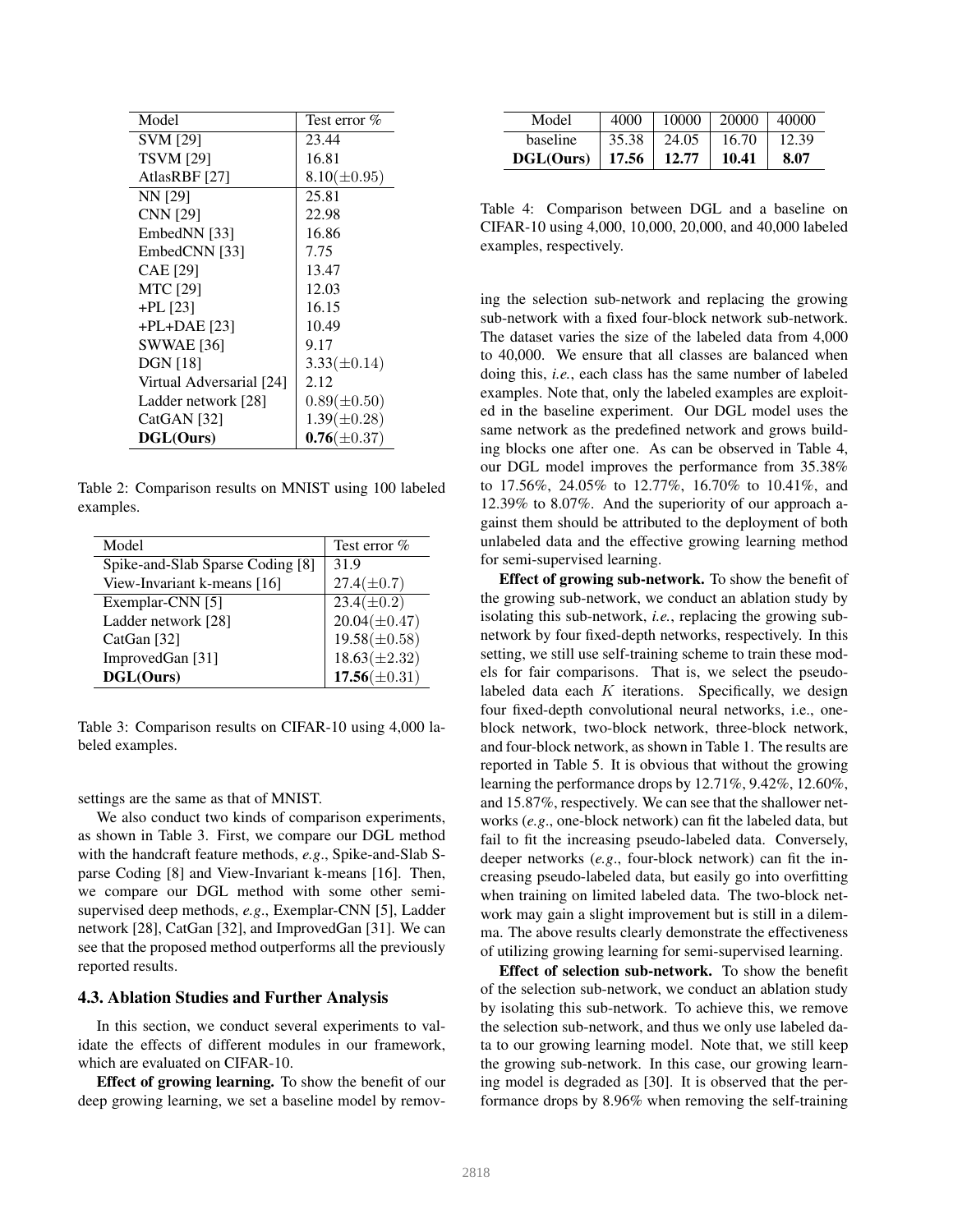

Figure 2: Results of the ablation studies demonstrating the effectiveness of our models.

| Model               | Test error $\%$ |
|---------------------|-----------------|
| one-block network   | 30.27           |
| two-block network   | 26.98           |
| three-block network | 30.16           |
| four-block network  | 33.43           |
| DGL(Ours)           | 17.56           |

Table 5: Effect of the growing sub-network on CIFAR-10 using 4,000 labeled examples.

scheme, as shown in Fig. 2 (a). From another point of view, the unlabeled examples provide more information to describe the details of the data structure. With the network growing up, the performance of our classifier improves and thus the labeled examples propagate their labels to the unlabeled data region gradually. The growth of the pseudolabeled data in turn helps the network grow up. At the end, an effective decision boundary forms.

Effect of the number of labeled examples. To study the effect of the number of labeled examples, we conduct a controlled experiment. The only difference from the experimental setting above is the size of the labeled examples, which varies from 5,00 to 40,000. The results are shown in Fig. 2 (b). We can see that the performance improves significantly from using 500 to 4,000 labeled samples, but gains a slight increase from 4,000 to 40,000. This is because the classifier training over few labeled examples is nearly degraded as unsupervised learning, which hardly learns robust feature representations and a discriminant similarity measure. When we have enough labeled examples (*e.g*., 4,000), we can train a competitive classifier by utilizing a large amount of unlabeled examples, compared with supervised learning.

Effect of threshold  $\alpha$  value. To investigate the impact of  $\alpha$  value on the performance, we conduct a sensitivity analysis experiment on CIFAR-10 dataset. Fig. 2 (c) shows the robustness of our model with respect to  $\alpha$  value. When  $\alpha$  is in the range of 86-99%, the proposed DGL model achieves less than 18% test error.

How growing learning addresses the overfitting problem. To further study how growing learning addresses the overfitting problem, we conduct an experiment to investigate the relationships between training loss, evaluation error, test error, the number of the pseudo-labeled examples, pseudo-labeled error, and the number of the building blocks. Note that, training error is only the error of the labeled data, without considering unlabeled one. The results are shown in Fig. 2 (d). It is demonstrated that 1) although the training error is reduced to zero, the testing/evaluation error is still very large. This means that the model easily goes into overfitting if we only train the model on the labeled data; 2) To alleviate the overfitting problem, pseudolabeled data is exploited. In the case of keeping the error of the pseudo-labeled data (serves as a pseudo training error), the test/evaluation error drops significantly. 3) As the network grows up, the number of pseudo-labeled data increases, which actually in turn helps train a more accurate (deeper) classifier. The results, therefore, validate the effectiveness of growing learning for addressing overfitting.

### 5. Conclusions

In this work, we presented a deep growing learning framework where the deep network alternately iterates between automatically growing convolutional layers and selecting reliable pseudo-labeled data for training, so as to address the overfitting problem for semi-supervised learning on deep neural network model. We integrated growing learning into the self-training scheme and achieved competitive results with state-of-the-art on both MNIST and CIFAR-10 in the semi-supervised regime. Further exploration is needed to extend the proposed DGL to online learning, where data becomes available in a sequential order, gradually increasing from a small set to a large one, *e.g*., video data.

### Acknowledgments

This project was supported by the National Natural Science Foundation of China (U1611461, 61573387, 61672544).